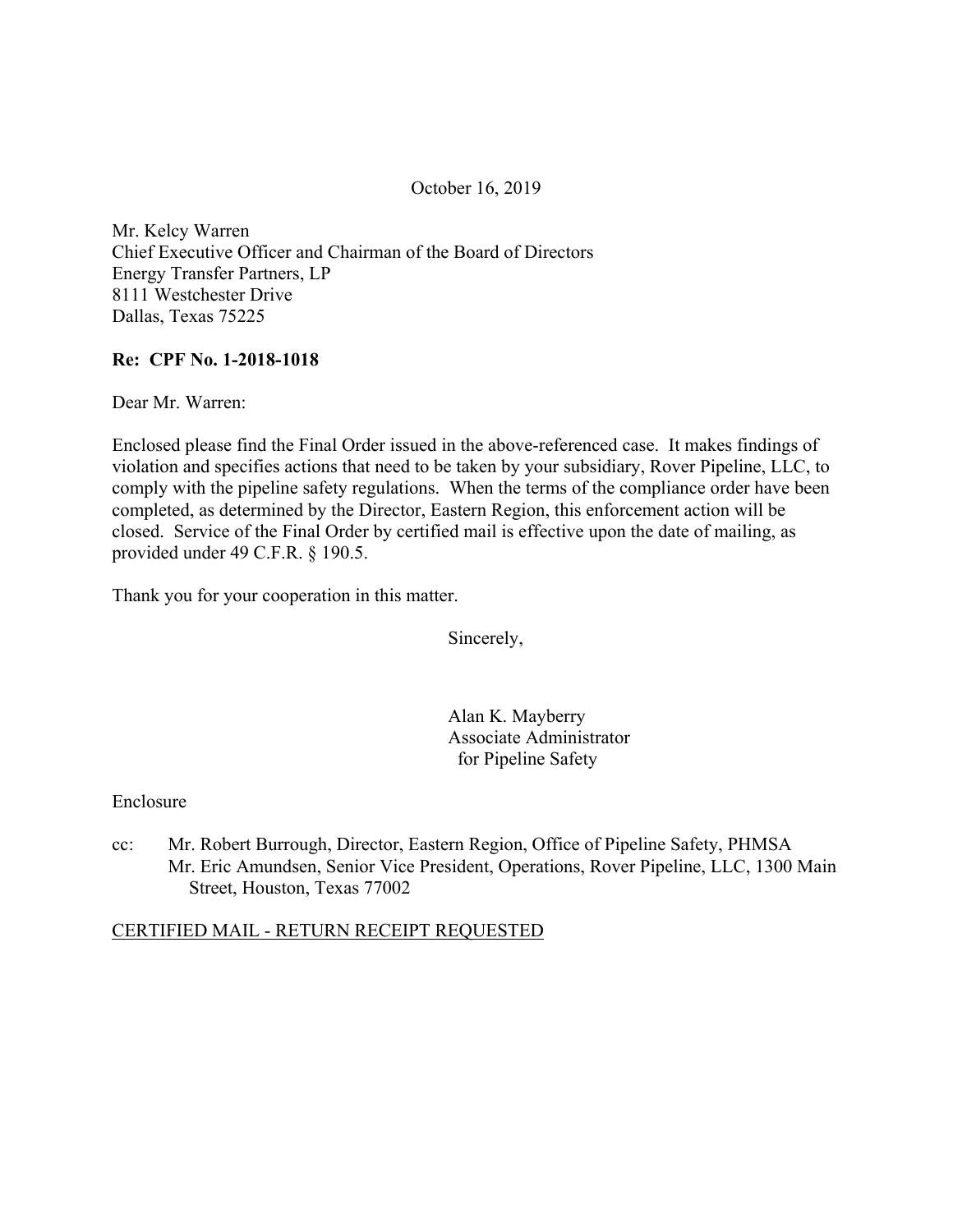### **U.S. DEPARTMENT OF TRANSPORTATION PIPELINE AND HAZARDOUS MATERIALS SAFETY ADMINISTRATION OFFICE OF PIPELINE SAFETY WASHINGTON, D.C. 20590**

**)** 

**)** 

**)** 

**In the Matter of )** 

**Rover Pipeline, LLC, ) CPF No. 1-2018-1018 a subsidiary of Energy Transfer Partners, LP, )** 

 $\overline{\phantom{a}}$ 

**\_\_\_\_\_\_\_\_\_\_\_\_\_\_\_\_\_\_\_\_\_\_\_\_\_\_\_\_\_\_\_\_\_\_\_\_\_\_\_\_\_\_\_\_** 

**Respondent. )** 

### **FINAL ORDER**

Transfer Partners, LP.<sup>1</sup> On January 25, March 19-22, May 8-11, and June 18, 2019, pursuant to 49 U.S.C. § 60117, a representative of the Pipeline and Hazardous Materials Safety Administration (PHMSA), Office of Pipeline Safety (OPS), conducted an on-site pipeline safety inspection of the facilities and records of Rover Pipeline, LLC (Rover or Respondent), in Ohio. Rover is a subsidiary of Energy

As a result of the inspection, the Director, Eastern Region, OPS (Director), issued to Respondent, by letter dated September 10, 2018, a Notice of Probable Violation and Proposed Compliance Order (Notice). In accordance with 49 C.F.R. § 190.207, the Notice proposed finding that Rover had committed three violations of 49 C.F.R. Part 192, and proposed ordering Respondent to take certain measures to correct the alleged violations.

Rover responded to the Notice by letter dated October 9, 2018 (Response). The company did not contest the allegations of violation but provided information concerning the corrective actions it had taken. Respondent did not request a hearing and therefore has waived its right to one.

# **FINDINGS OF VIOLATION**

In its Response, Rover did not contest the allegations in the Notice that it violated 49 C.F.R. Part 192, as follows:

**Item 1:** The Notice alleged that Respondent violated 49 C.F.R. § 192.243(b), which states:

## **§ 192.243 Nondestructive testing.**

(a) ….

1

(b) Nondestructive testing of welds must be performed:

<sup>&</sup>lt;sup>1</sup> <https://energytransfer.com/natural-gas>(last accessed September 24, 2019).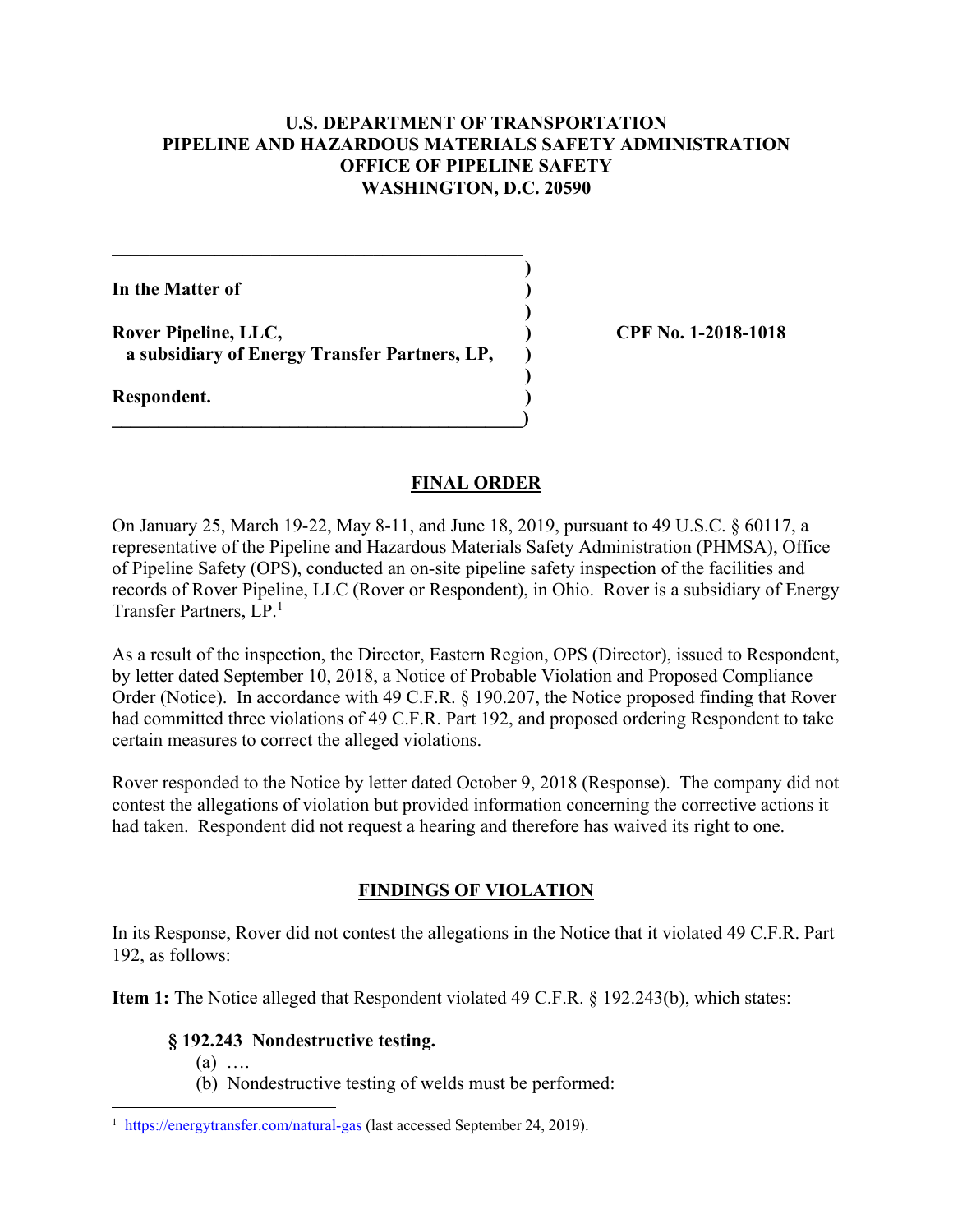(1) In accordance with written procedures; and

(2) By persons who have been trained and qualified in the established procedures and with the equipment employed in testing.

The Notice alleged that Respondent violated 49 C.F.R. § 192.243(b) by failing to perform nondestructive testing of welds in accordance with its written procedures. Specifically, Rover failed to follow its procedure, Energy Transfer Welding Standards Document No. 060 (ETWS.060) effective February 1, 2017, which describes the nondestructive examination (NDE) requirements for welds, including that NDE personnel must be qualified and certified for the tasks they are performing.

During follow-up investigation of a December 17, 2017 girth weld failure that occurred during post-construction hydrostatic testing on the Sherwood Lateral – South test segment SW-7, it was noted that a project NDE film auditor was not certified or qualified in the applicable inspection method, as required by ETWS.060. Further investigation and follow-up with Rover resulted in the identification of an additional nine Rover Pipeline project NDE auditors not meeting the requirements of ETWS.060.

Respondent did not contest this allegation of violation. Accordingly, based upon a review of all of the evidence, I find that Respondent violated 49 C.F.R. § 192.243(b) by failing to nondestructively test welds in accordance with its written procedures.

**Item 2:** The Notice alleged that Respondent violated 49 C.F.R. § 192.303, which states:

### **§ 192.303 Compliance with specifications or standards.**

Each transmission line or main must be constructed in accordance with comprehensive written specifications or standards that are consistent with this part.

The Notice alleged that Respondent violated 49 C.F.R. § 192.303 by failing to construct each transmission line in accordance with comprehensive written specifications or standards that are consistent with 49 C.F.R. Part 192 during construction of the Rover Pipeline Project (Project). Specifically, the Notice alleged that Rover failed to incorporate the code requirements for the disposition of dents meeting criteria prescribed under § 192.309(b)(2) within its construction standards for the Project. The construction standards failed to include a requirement for the removal or repair of any dent that affects the longitudinal weld or a circumferential weld.

Respondent did not contest this allegation of violation. Accordingly, based upon a review of all of the evidence, I find that Respondent violated 49 C.F.R. § 192.303 by failing to construct each transmission line in accordance with comprehensive written specifications or standards that are consistent with 49 C.F.R. Part 192 during construction of the Project.

**Item 3:** The Notice alleged that Respondent violated 49 C.F.R. § 192.319(a), which states:

## **§ 192.319 Installation of pipe in a ditch.**

(a) When installed in a ditch, each transmission line that is to be operated at a pressure producing a hoop stress of 20 percent or more of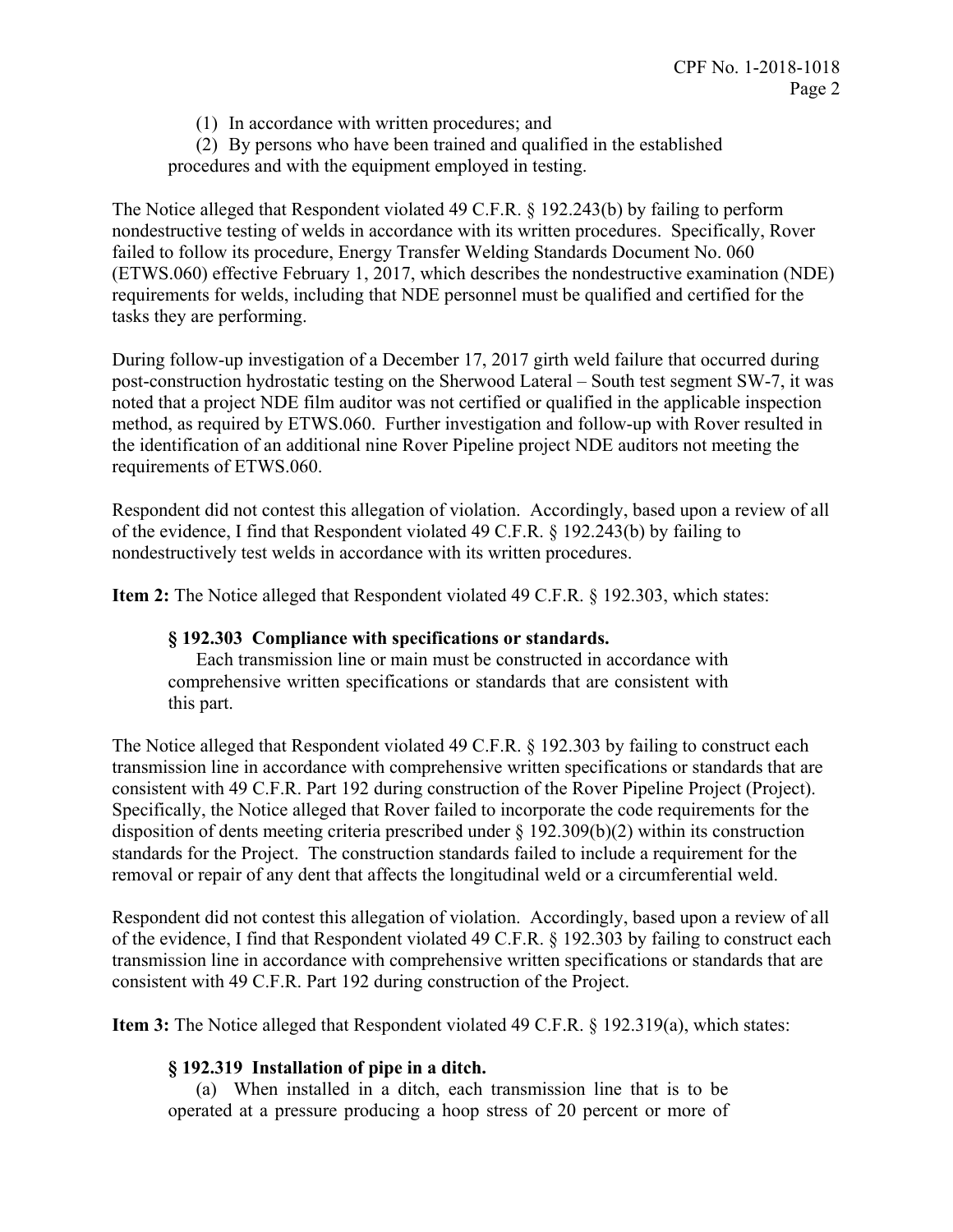SMYS must be installed so that the pipe fits the ditch so as to minimize stresses and protect the pipe coating from damage.

The Notice alleged that Respondent violated 49 C.F.R. § 192.319(a) by failing to install portions of the Project in such a manner so as to minimize stresses and protect the pipe coating from damage. Specifically, the Notice alleged the pipe was installed under excessive axial, tensile, or bending stresses. The Notice alleged that the pipeline experienced three girth weld failures during hydrostatic testing of the Project, two of which were attributable to large axial and/or residual stresses. Independent third-party analysis concluded that improper installation practices were contributing factors to these failures. In addition, the Project also experienced three additional girth weld failures (cracks) during remediation efforts stemming from PHMSA findings associated with non-conformance with API Std 1104 (incorporated by reference, *see* § 192.7).

Respondent did not contest this allegation of violation. Accordingly, based upon a review of all of the evidence, I find that Respondent violated 49 C.F.R. § 192.319(a) by failing to install pipe in such a manner so as to minimize stresses and protect the pipe coating from damage.

These findings of violation will be considered prior offenses in any subsequent enforcement action taken against Respondent.

## **COMPLIANCE ORDER**

The Notice proposed a compliance order with respect to Items 1, 2, and 3 in the Notice for violations of 49 C.F.R. §§ 192.243(b), 192.303, and 192.319(a), respectively. Under 49 U.S.C. § 60118(a), each person who engages in the transportation of gas or who owns or operates a pipeline facility is required to comply with the applicable safety standards established under chapter 601.

With regard to the violation of  $\S$  192.243(b) (Item 1), Respondent provided documentation concerning its completion of the proposed actions. The Director conducted a review of documentation provided by Rover and confirms that the proposed compliance terms for Item 1 have been completed. Therefore, it is not necessary to include those terms in the Compliance Order.

With regard to the violation of § 192.303 (Item 2), Respondent provided documentation concerning its completion of the proposed actions. The Director conducted a review of the documentation provided by Rover and confirms that the proposed compliance terms for Item 2 have been completed. Therefore, it is not necessary to include those terms in the Compliance Order.<sup>2</sup>

With regard to the violation of  $\S$  192.319(a) (Item 3), Respondent requested that the terms be modified. Specifically, Rover requested that it be permitted to use a combined high resolution

 $\overline{a}$  Item 2(a) of the PCO. By letter dated July 12, 2019, Respondent objected and requested the modifications be <sup>2</sup> In a recommendation dated May 17, 2019, submitted pursuant to § 190.209(b)(7), the Director proposed to modify withdrawn. On July 31, 2019, the Director submitted an amended recommendation that did not contain the modifications to Item 2(a). Accordingly, the proposed modifications are not included in this Order.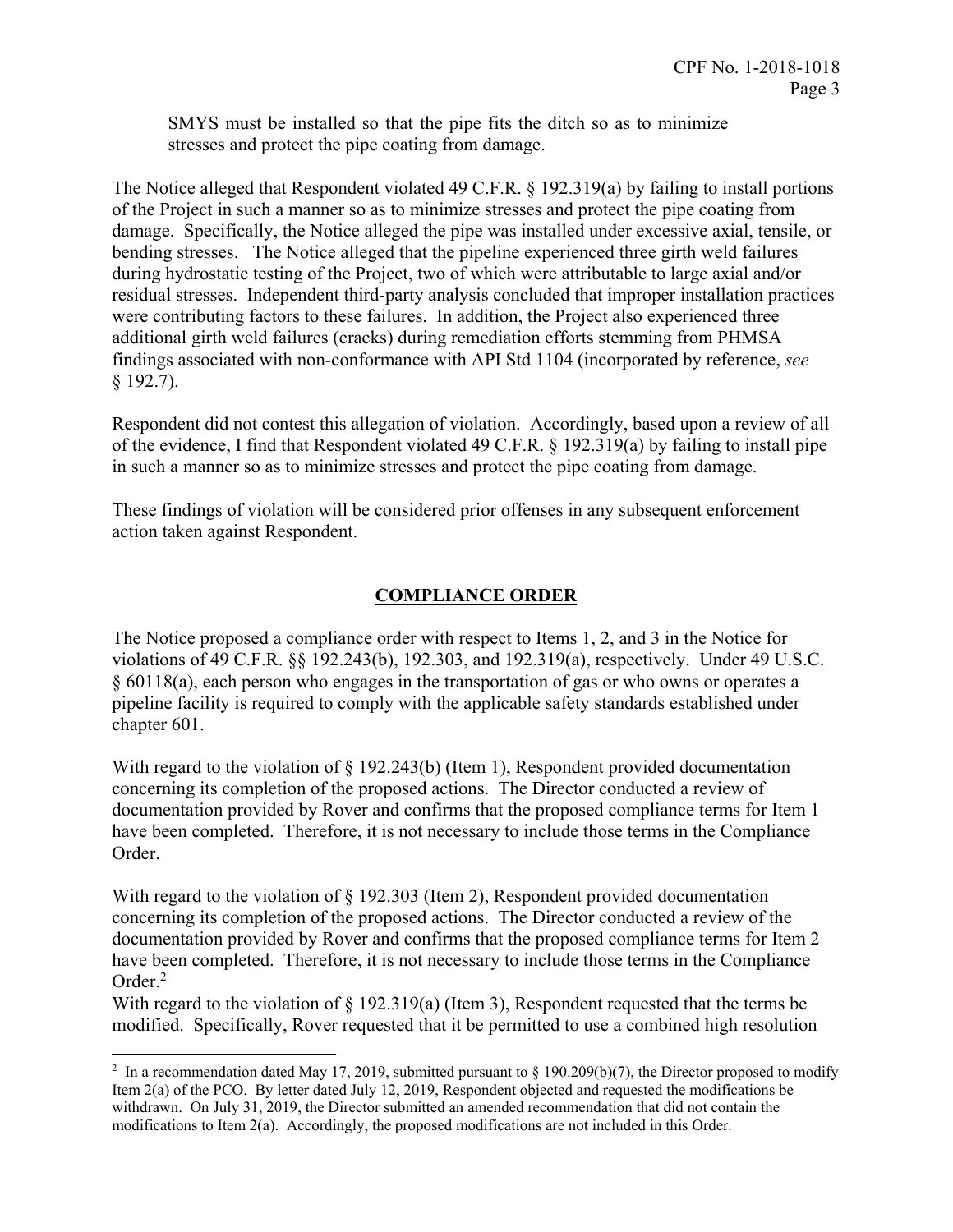longitudinal magnetic flux leakage (MFL), high resolution caliper/geometry and inertial mapping unit (IMU) ILI tool to comply with the Proposed Compliance Order (PCO) Item 3(a). In support of its request, Rover noted that this tool would prove more suitable in identifying pipe strain and undue stress, especially with IMU capability to assess stresses and strain caused by degree of settlement and post construction ground movement when compared to original survey caliper tool date. The Director conducted a review of the proposed modification and confirms that such modification should be made to the Compliance Order. Respondent stated that the completion of the deployment of the ILI strain assessment tool for the entire Rover Pipeline Project will be completed by November 1, 2019. The Director found this deadline to be acceptable. Accordingly, this is reflected in the Compliance Order.

With regard to the PCO Item 4, Rover has completed the terms of this proposed requirement and it is therefore not necessary to include the compliance terms in this Order.

With regard to the PCO Item 5, Rover has completed the terms of this proposed requirement and it is therefore not necessary to include the compliance terms in this Order.

For the above reasons, the Compliance Order is modified as set forth below.

Pursuant to the authority of 49 U.S.C. § 60118(b) and 49 C.F.R. § 190.217, Respondent is ordered to take the following actions to ensure compliance with the pipeline safety regulations applicable to its operations:

1.With respect to the violation of § 192.319(a) (**Item 3**), Respondent must:

- a. Assess locations where newly constructed pipe on the Rover Pipeline Project may have been installed with undue stress or strain using a combined high resolution longitudinal magnetic flux leakage (MFL), high resolution caliper/geometry and inertial mapping unit (IMU) ILI tool. Investigation shall include field evaluations and remediation as necessary. Emphasis should be placed on areas highlighted by tool vendor, tie-ins welds, bends, offsets and areas where pipe is suspected of improperly fitting the ditch.
- b. Rover must complete the requirements of Item 1(a) of this Compliance Order by November 1, 2019. Any identified locations shall be remediated as necessary, and a detailed work plan and schedule shall be submitted to Director, Eastern Region within 30 days of discovery.

The Director may grant an extension of time to comply with any of the required items upon a written request timely submitted by the Respondent and demonstrating good cause for an extension.

It is requested (not mandated) that Respondent maintain documentation of the safety improvement costs associated with fulfilling this Compliance Order and submit the total to the Director. It is requested that these costs be reported in two categories: (1) total cost associated with preparation/revision of plans, procedures, studies and analyses; and (2) total cost associated with replacements, additions and other changes to pipeline infrastructure.